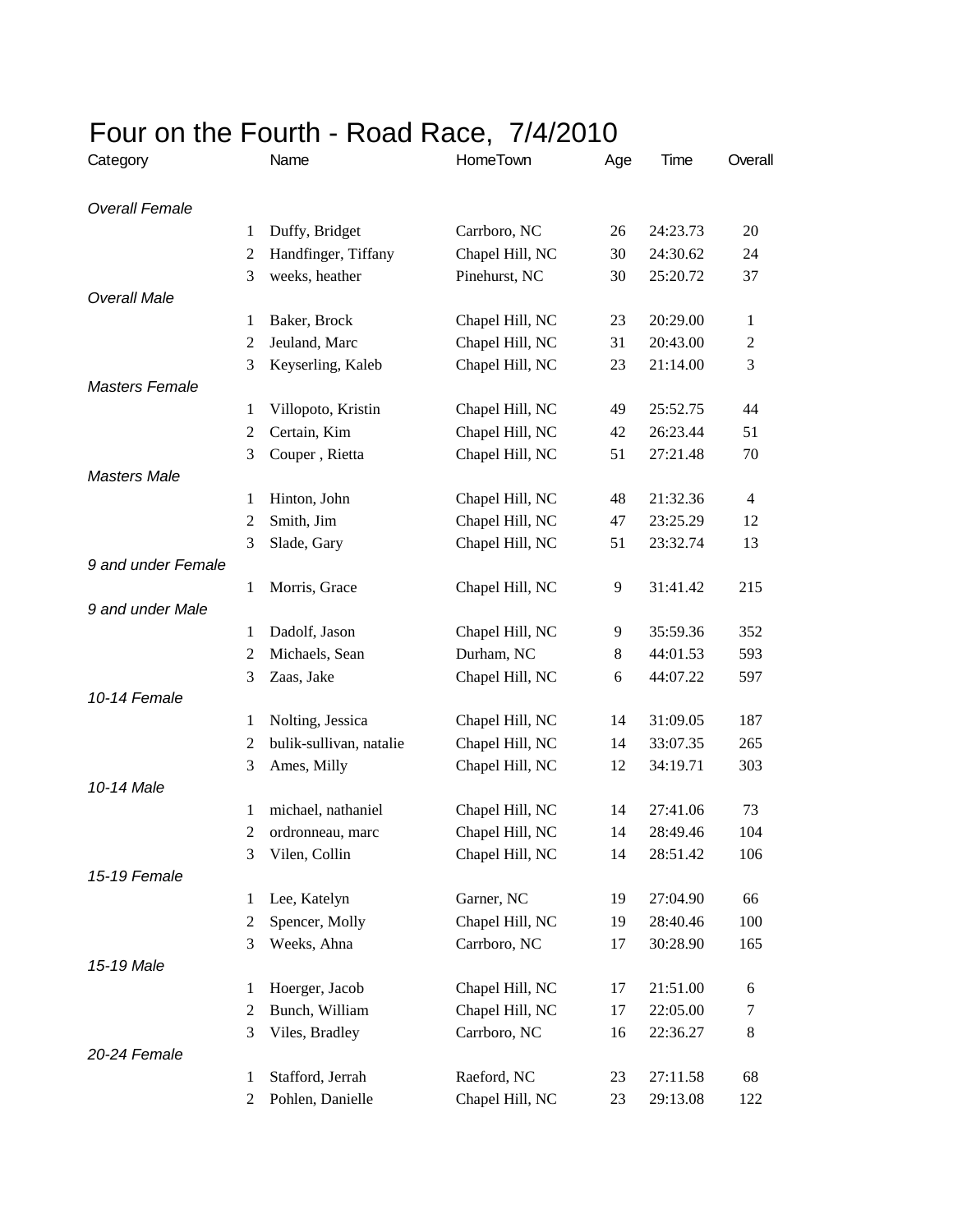|              | 3              | Strahler, Kaitlin       | Durham, NC           | 23 | 29:29.93 | 129 |
|--------------|----------------|-------------------------|----------------------|----|----------|-----|
| 20-24 Male   |                |                         |                      |    |          |     |
|              | 1              | Knagge, Michael         | Raleigh, NC          | 20 | 23:17.00 | 10  |
|              | $\mathfrak{2}$ | Paulson, Wesley         | colorado springs, CO | 21 | 26:49.85 | 62  |
|              | 3              | Espenschied, Scott      | Durham, NC           | 22 | 28:41.50 | 102 |
| 25-29 Female |                |                         |                      |    |          |     |
|              | $\mathbf{1}$   | Clary, Maggie           | Washington, DC       | 25 | 26:25.80 | 53  |
|              | $\overline{c}$ | Ash, Angelina           | Bronx, NY            | 29 | 27:58.77 | 85  |
|              | 3              | Fines, Jessica          | Pittsboro, NC        | 28 | 29:03.92 | 113 |
| 25-29 Male   |                |                         |                      |    |          |     |
|              | 1              | Jabaut, Jason           | Chapel Hill, NC      | 28 | 21:41.00 | 5   |
|              | $\overline{c}$ | Degenhardt, Ryan        | Raeford, NC          | 26 | 25:45.06 | 40  |
|              | 3              | steinbaugh, alex        | Raleigh, NC          | 25 | 26:17.60 | 48  |
| 30-34 Female |                |                         |                      |    |          |     |
|              | $\mathbf{1}$   | Woods, Jennifer         | Chapel Hill, NC      | 34 | 25:52.36 | 43  |
|              | $\overline{c}$ | bowman, natalie         | Chapel Hill, NC      | 32 | 27:44.48 | 75  |
|              | 3              | Jeuland, Shuwen         | Chapel Hill, NC      | 31 | 27:56.64 | 81  |
| 30-34 Male   |                |                         |                      |    |          |     |
|              |                |                         |                      |    |          |     |
|              | 1              | rivero carmona, german  | Chapel Hill, NC      | 34 | 22:59.72 | 9   |
|              | $\overline{c}$ | hale, aaron             | Raleigh, NC          | 32 | 24:01.65 | 17  |
| 35-39 Female | 3              | frazier wong, stephen   | Carrboro, NC         | 33 | 24:09.00 | 18  |
|              | 1              | Heinonen, Janne         | Chapel Hill, NC      | 35 | 25:59.75 | 45  |
|              | $\mathfrak{2}$ | Carmouche, Kristen      | Chapel Hill, NC      | 36 | 29:04.92 | 114 |
|              | 3              |                         | Chapel Hill, NC      | 39 | 30:08.98 | 152 |
| 35-39 Male   |                | Grubbs, Stephanie       |                      |    |          |     |
|              | $\mathbf{1}$   | Dunson, David           | Chapel Hill, NC      | 37 | 23:41.38 | 15  |
|              | $\overline{c}$ | Westbrook, Russell      | Efland, NC           | 39 | 24:16.86 | 19  |
|              | 3              | Clancy, Joseph          | Durham, NC           | 37 | 24:38.88 | 26  |
| 40-44 Female |                |                         |                      |    |          |     |
|              | $\mathbf{I}$   | Jaspers, Ilona          | Carrboro, NC         | 41 | 28:12.18 | 92  |
|              | 2              | charnaey, amy           | Chapel Hill, NC      | 41 | 29:21.93 | 127 |
|              | 3              | Lee, Jessica            | Chapel Hill, NC      | 40 | 29:37.89 | 135 |
| 40-44 Male   |                |                         |                      |    |          |     |
|              | $\mathbf{1}$   | Heinly, Craig           | Chapel Hill, NC      | 41 | 23:49.83 | 16  |
|              | $\overline{c}$ | Younts, Ken             | Chapel Hill, NC      | 43 | 25:11.04 | 35  |
|              | 3              | niebrugge, kurt         | Chicago, IL          | 40 | 25:33.72 | 38  |
| 45-49 Female |                |                         |                      |    |          |     |
|              | 1              | Matera, Kathy           | Chapel Hill, NC      | 47 | 30:19.14 | 157 |
|              | $\overline{c}$ | Chesser, Susan          | Durham, NC           | 47 | 30:27.52 | 163 |
|              | 3              | Saussy, Casey           | Chapel Hill, NC      | 45 | 31:14.99 | 194 |
| 45-49 Male   |                |                         |                      |    |          |     |
|              | $\mathbf{1}$   | villagran linares, rene | Carrboro, NC         | 49 | 25:03.65 | 29  |
|              | $\overline{c}$ | murray, michael         | Chapel Hill, NC      | 48 | 25:07.65 | 32  |
|              |                |                         |                      |    |          |     |